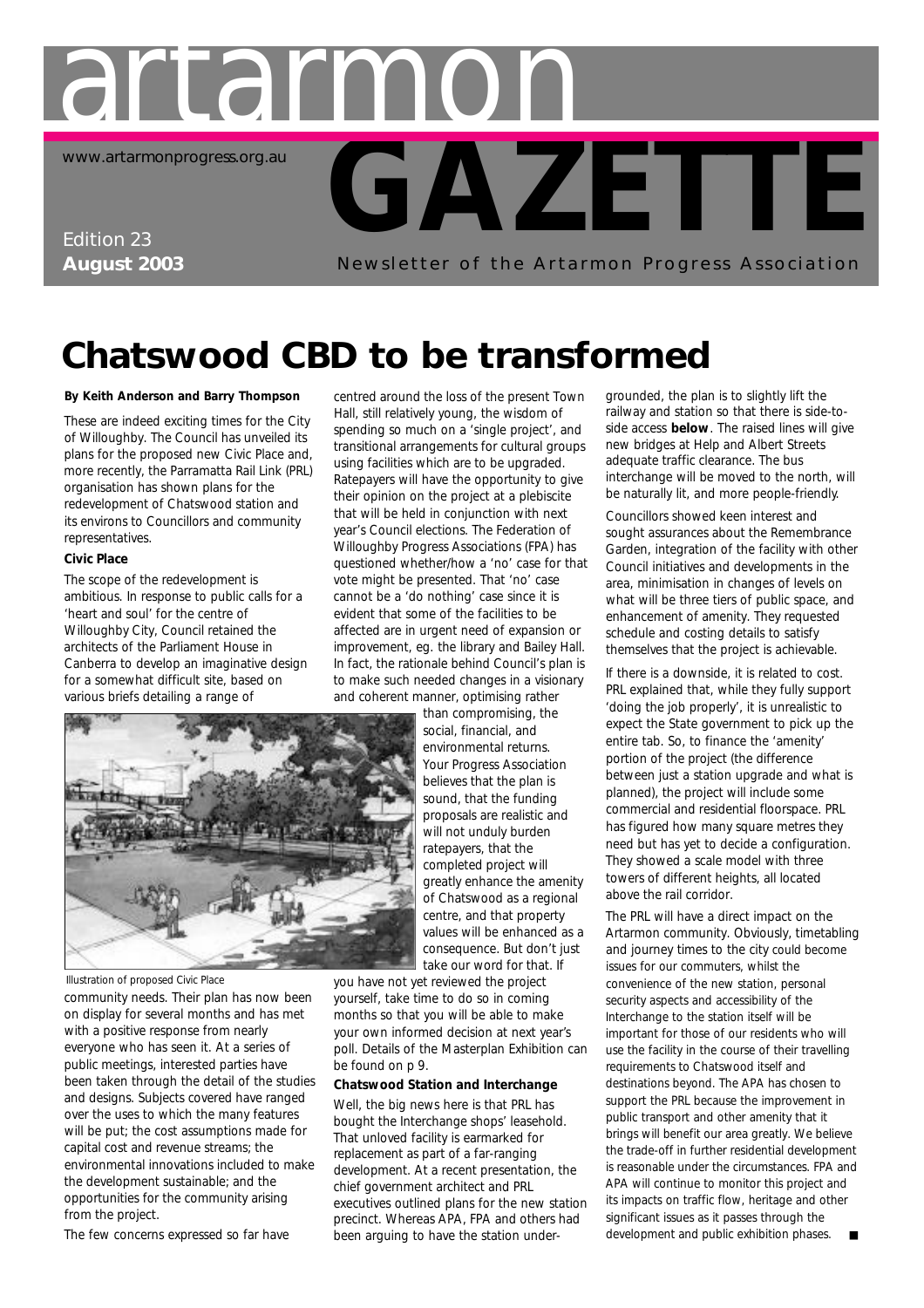#### **Artarmon Progress Association**

ABN 77 319 108 019

#### **Established 1914 The APA Committee usually meets on the 2nd Monday of the month, excluding January.**

PO Box 540 Artarmon NSW 1570 sec@artarmonprogress.org.au Phone/Fax 9411 6616 www.artarmonprogress.org.au

#### **COMMITTEE 2002-2003**

**President** Keith Anderson

**V P/Treasurer** Michael Dawes **Secretary** David Bruce-Steer **Committee** Brian Hall Tony Kemm Barry Thompson Anne Weinert Geof Cameron Michelle Sloane

artarmon<sub>ET</sub>

#### PO Box 540 Artarmon 1570

The Artarmon Gazette is published quarterly by the Artarmon Progress Association. It is distributed by volunteers, free of charge to Artarmon residents and businesses.

TheArtarmonGazette seeks to inform residents and business people about current local events and issues to provide them with a forum in which to discuss matters of interest and concern.

Written contributions and photographs are very welcome. Please submit all non-advertising material to the Editor. Material can be received on disk or via email. Some minor editing may be necessary for considerations of space and layout.

View and opinions expressed in the Artarmon Gazette are not necessarily those of the Artarmon Progress Association or its members. While all care is taken for accuracy, no responsibility can be taken by the Association, theEditor, Typesetter or Printer.

> **Editors** John Peacock 9413 9999 Anne Weinert editor@artarmonprogress.org.au

**Advertising** Geof Cameron 9411 6461 gazette@artarmonprogress.org.au

| Distribution                 | <b>Tony Kemm</b><br>9419 6927                           |
|------------------------------|---------------------------------------------------------|
| Design/<br>Production        | Robin Hundt<br>9958 3590<br>rhundt@geko.net.au          |
| Cartoons                     | Wendy Bishop<br>9420 4884                               |
| Printing                     | <b>ArttoneCreative</b><br>Solutions<br>9901 3434        |
| <b>Advisory</b><br>Committee | Mollie Shelley<br><b>Barry Thompson</b><br>Katrina Weir |
| <b>APA Website</b>           | Hosting Courtesy of<br>Globecast                        |
|                              |                                                         |

#### **FUTURE DATES**

| Tue 26 Aug AGM & Public Information<br>Meeting 8pm, Artarmon Library |
|----------------------------------------------------------------------|
| Thu 16 Oct Gazette Copy closes                                       |
| <b>Fri</b> 24 Oct Gazette Advertising closes                         |
| Wed19 Nov Gazette delivery complete                                  |
| Tue 25 Nov Public Information Meeting<br>Artarmon Librar y           |

## **Letters to the Editor**

#### *Dear Sir,*

*Dear Sir,*

*It appears that I am not the only Artarmon resident who feels they have been lucky to avoid a serious accident at the intersection of Artarmon and Willoughby Roads. Twice within 2 weeks in peak hour during the recent school holidays I was seriously endangered when cars in the right turn only lane travelled straight ahead into Small Street, cutting off cars in the left hand lane legitimately travelling straight ahead or turning right. On talking to other Artarmon residents, it seems most have had similar experiences.* 

*So I wrote to the Council with the suggestion that a RIGHT LANE MUST TURN RIGHT traffic sign, clearly visible on the downhill eastbound Artarmon Rd approach to Willoughby Rd, be installed. I have since received a reply from Tony Lehmann, Group Leader Transport Management, informing me that Council supports the request, and that the sign will be installed by late August.*

*As Willoughby Rd is a State Road, Mr Lehmann has also asked the RTA to investigate the possibility of installing curved continuation guidelines, to direct right lane motorists into Willoughby Rd. A very positive outcome for what was certainly an accident waiting to happen!*

*In the interests of accuracy, could I correct a detail in the report "Postscript to the State election" [Gazette, May 2003]. The report states that " ... the candidates ... came together for the only time during the campaign at the APA Public Information Meeting in February."*

*The five (out of eight) candidates who addressed the APA meeting also spoke at the Naremburn Progress Association, while all eight candidates were represented at St Mark's Anglican Church hall in Northbridge on the Sunday before the election. All three organisations are to be congratulated on their initiative in giving the voters a chance to meet and question the candidates.*

*If there are any lessons to be learned from this exercise they are:*

- *1. that the Artarmon library is too small a venue for the crowd which attended,*
- *2. the meeting should not be held before the close of nominations, to give all candidates the chance to be heard.*

*I look forward to similar meetings being held before the Local Government elections, due next March.*

*Michael Haynes*

*Jan Cumming*

### **WARD COUNCILLORS TO SPEAK AT ANNUAL GENERAL MEETING**

**26 August 2003, 8.00 - 10pm, Artarmon Community Library, Elizabeth St**

**The Association has extended an invitation to WCC Ward Councillors to attend our August meeting to provide their comments on current Council and community issues. There are many 'live' issues in Willoughby presently, such as the Lane Cove tunnel and related traffic issues, the Civic Place development, the railway station and bus interchange development and many more. The Councillors will be available to answer questions from the meeting relating to these and other issues so don't miss your opportunity to meet and talk to them.**

**The meeting will commence with the 2003 APA Annual General Meeting, which will cover the following agenda items:**

- **Minutes from previous AGM • Artarmon Gazette**
- **President's Report Membership**
- 
- **Council Matters**
- 
- 
- **Treasurer's Report Election of Committee**
- **POSITION VACANT GAZETTE ADVERTISING SALES**

**Advertising Sales Representative for Artarmon Gazette.** Casual salesperson to seek and co-ordinate advertising for the quarterly Artarmon Gazette. Conditions and rates negotiable. **Phone John Peacock on 9413 9999 or gazette@artarmonprogress.org.au.**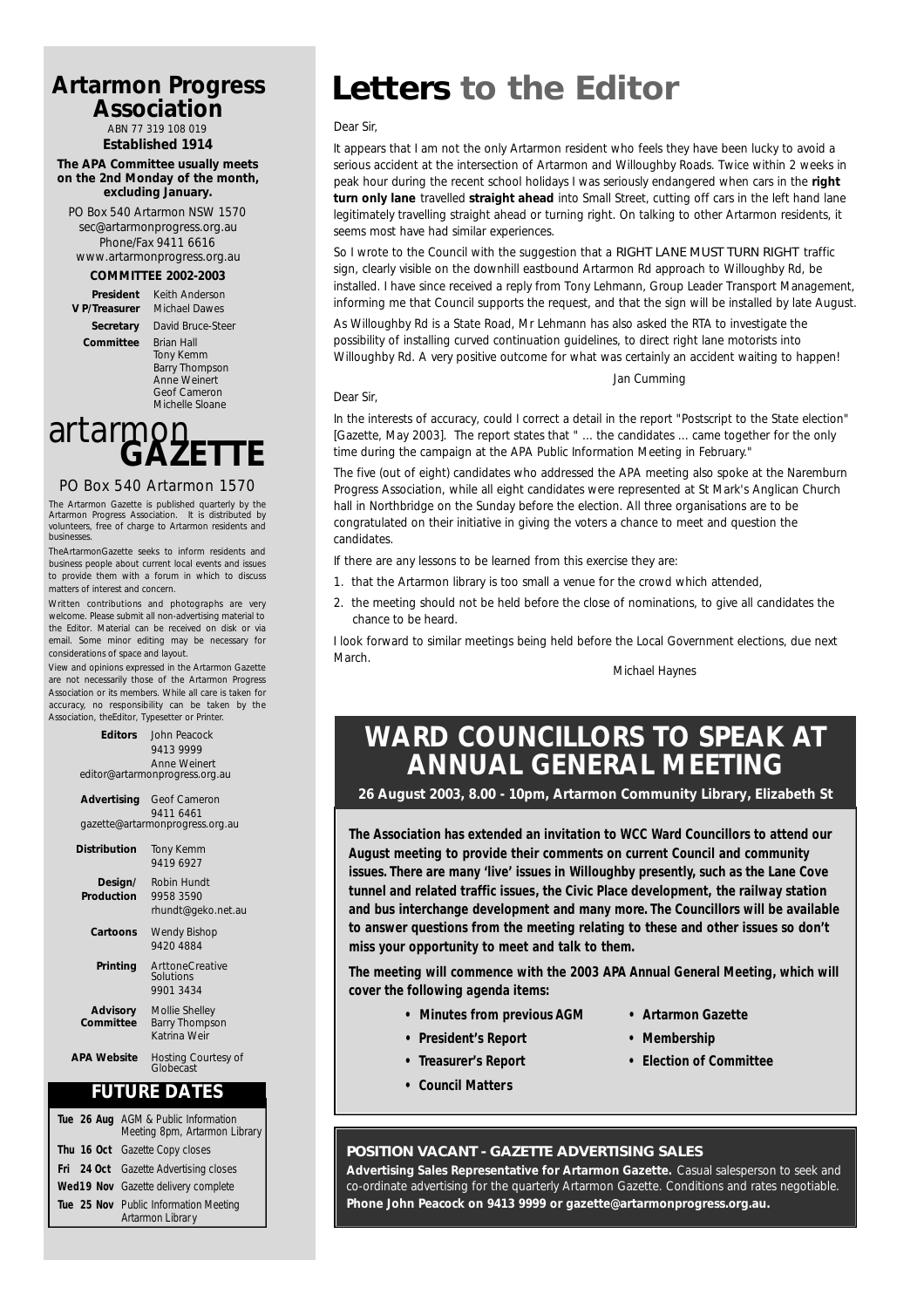## **APA Annual Report 2003**

#### **By Keith Anderson, President**

2002 – 2003 has been another busy year for your Association with many important issues requiring on-going attention in an endeavour to ensure the most acceptable outcome for our community which extends to include all of 'Artarmon 2064', ie. our picturesque shopping village, Artarmon Industrial Area, and residential areas on both sides of the railway.

Where possible, the 2064 community has been kept informed of our approach to key issues through the Gazette which is published quarterly. During the year under review, our activities have included:

• **Gavemer Centre** - Re-development of the old Uniting Church site in Artarmon Rd. Your Association contributed to the achievement of an outcome generally acceptable to the local community.

• **Artarmon Reserve Playground** – Long awaited enhancement of the Children's Playground is expected to commence shortly.

• **Lane Cove Tunnel Impacts** –

Notwithstanding efforts on the part of the APA, Councillors and local MPs, we have been unsuccessful in achieving the desired changes.

Major worries include the expected increase in traffic volumes through both industrial and residential Artarmon and the Village because of the RTA's unwillingness to sufficiently modify traffic management at the Pacific Highway / Mowbray Rd intersection and the proposed toll on the Falcon St ramps. Provision of adequate air quality monitoring, pre and post tunnel, has not yet been conceded, and questions remain over future air quality and the RTA's stance on exhaust gas filtration.

In continuing efforts to have our concerns addressed, we have secured an August meeting with a senior representative of the RTA and are confident of support from our new parliamentary representatives.

• **Kids Cottage / Community Centre** – A disappointing outcome for what could have been a fine development for our community, especially for those on the western side of the railway. An earlier involvement may have achieved an outcome more acceptable to the nearby residents. Only time will tell whether our community will be able to take full advantage of this fine, but expensive development.

• **Artarmon Industrial Area (AIA), DCP 29** – Having been a prime mover in calling for a review of Council's planning for its industrial areas, including the key ABC site, APA continues to be active in monitoring developments. See Barry Thompson's report on page 5 of this issue.

• **Parramatta Rail Link (PRL)** –The new Chatswood railway station and transport interchange are important for Artarmon residents, both as users of the new facilities and because of the natural interest of our residents in the sound development of what is a major piece of infrastructure comprising an integral part of their community centre.

Read more about this and the Chatswood Civic Place re-development in our lead article.

• **Artarmon Railway Station** – The long awaited improvement to commuter access for those travelling by car has been completed with the new "Kiss & Ride" facilities in Elizabeth St at Wilkes Ave. A request for wheel chair / lift access to the platforms has been denied.

• **Heritage Tour** – The Association's interest in recognising the inherent character of our residential areas continued with another successful tour of outstanding properties in April this year. Our thanks to Michelle Sloane for her great effort in organising the event again. Also to Neighbourhood Watch for helping to man the properties and to Gil Davis for his valuable support.

• **Public Transport** – Our endeavours to influence the Government to re-route some "mainline" bus services through the AIA have been unsuccessful so far but this is another issue on which we hope to enlist the support of our new parliamentarians. An effective public transport system is a virtual prerequisite to any upgrading of the AIA and the option of a locally based, free service is being explored.

• **Elizabeth Lodge** (Mowbray Rd / Sydney St) - APA supports the proposed extension along Sydney Street, which provides welcome infrastructure for our community. However, there are some traffic, privacy and overdevelopment concerns which we have communicated to the Council. At the time of writing, the matter had not been determined.

• **Council Programs / Planning Changes -** Proposed changes are routinely advised to the Association for comment. It is important to review these for potential impact on our community. This year we have commented on such diverse issues as Section 94 Contributions Plan; DCP 19 Heritage & Conservation; DCP 2 Transport Requirements for Development; DCP 27 Notifications; E – Restore project; WCC's Annual Budget and Five Year Management Plan.

• **Traffic** – Local traffic and parking issues are regularly discussed with Council.

• **Federation of Willoughby Progress Associations** – APA maintains an active involvement with this group which is able to present city-wide views to the Council on those issues which transcend local areas of interest. Our thanks to Barry Thompson who is our dedicated representative.

• **Development Applications** – A watching brief is maintained on local developments.

• **Public Information Meetings** – These have been held quarterly. Mayor Pat Reilly

presided at our AGM in August 2002 and subsequently, we have enjoyed informative presentations from Council spokespeople on E – Restore (Alfred Bernhard), Civic Place (Linda Cardew), and Chatswood Railway Station and Wilkes



Avenue upgrade (Nick Tobin). Our pre-State election meeting, "Meet the Candidates", was a great success.

• **Gazette** - The Gazette has proven an excellent medium for keeping our community informed of developments and activities on both local and wider City matters but it is very dependent upon continuing advertiser support and the dedicated efforts of a small group. Sustainability is absolutely dependent upon a constant flow of advertising and after a good first year, it is a continuing challenge just to break even financially as production costs rise.

We commend our advertisers to our readers. Please let them know we and you appreciate their support and, in turn, give tangible support to their businesses.

We do need additional support for our production group – articles, editorial, selling advertising space, deliveries etc. All volunteers would be welcome, and should contact either the Editor or the APA Secretary.

• **Web Site –** www.artarmonprogress.org.au The site is currently being updated with the help of Tristan Gutsche, a Crows Nest TAFE student. We hope to launch the 'new look' site in the November Gazette.

• **Willoughby City Council** – We have been fortunate to enjoy excellent working relationships with Council's General Manager, John Owen, his Directors and Officers as well as the Mayor, Pat Reilly and Ward Councillors, Kate Lamb (Deputy Mayor), Lesley Stevens and Stuart Coppock. A public thanks to them all.

• **Committee** – My thanks to your Committee for another year of dedicated service to the community. Congratulations to the team comprising Michael Dawes (VP & Treasurer), David Bruce- Steer (Secretary and Website), Anne Weinert (Gazette and Website), Barry Thompson (Federation), Brian Hall (Membership / Meetings), Tony Kemm (Gazette), Geof Cameron who joined us last year for his expert help especially with Gazette advertising, and more recently Michelle Sloane.

• **Membership** – We can only be as strong as our membership and I extend an invitation to all residents and owners to join our Association. As well, we would welcome assistance at Committee level to help reduce the heavy work load on our dedicated, individual committee members.

I am sure there are residents who would appreciate the opportunity to play a role in helping to mould council policy and community outcomes. *Continued page 5*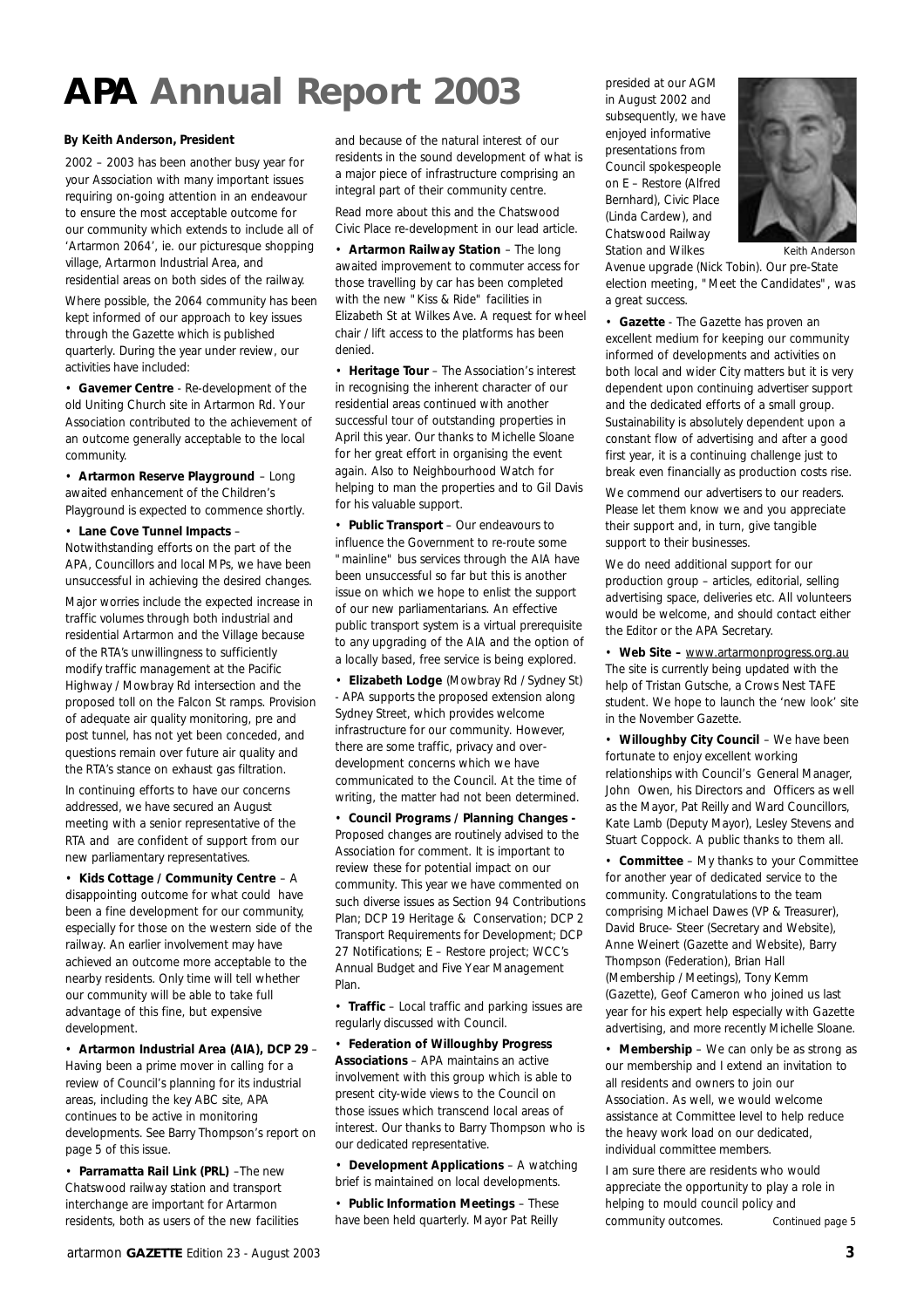# **Antoni Karbowiak**

### **Communications Engineer & Centenary Medallist**

#### **By Mollie Shelley**

Professor Antoni Karbowiak was among the Artarmon recipients of Centenary Medals we congratulated in our last issue, being awarded his medal for services to Telecommunications. He was Head of the School of Electrical Engineering at the University of NSW for four years and held the Chair of Communications for twenty-four years. Those years, however, represent only a small part of his long and distinguished career.

Toni was born in Poland in Silesia, an area annexed by the Germans at the outbreak of war in September 1939. He was not quite seventeen then and away on holiday in Warsaw with an uncle. His distressed mother wrote to the German authorities requesting her son be allowed to return home. This plea was granted, with the unfortunate result that he was conscripted into the German army.

He was trained in setting mine fields and found himself on the beach at Normandy when news was received of a large Allied armada gathering off the English coast. Toni talks of the



experience of digging in to escape the RAAF carpet bombing. He was slightly wounded but eventually he and a Polish mate escaped from the German army and in the deserted city of Cherbourg found a house with an open laundry door. Here they exchanged their German uniforms for overalls and caps. Eventually, while in terror of being caught and shot as deserters, they came across a volunteer unit of the American army who, to their amazement, were conversing in Polish – perhaps there might be a God after all! *Professor Karbowiak with one of his grandchildren.*

Toni was sent to England where he established his Polish identity and was befriended by a refugee teacher from the college where his

father had been Head Teacher. He served with a Polish Engineers' unit in northern Scotland collecting and destroying war debris in the North Sea. After peace was declared he took advantage of Churchill's offer to assist such volunteers complete their education in Britain. He matriculated and, with the sponsorship of the teacher who had befriended him and recognised his talents, obtained scholarships to complete his degree and eventually his PhD in the "Propagation of Surface Waves". This marked the beginning of his distinguished career in the field of communications.

At STL (Standard Telecommunications Laboratories) he worked for eight years on what is now known as trunk wave guide communication, the largest research project in Europe, becoming Principal Engineer. He moved on to optical communications research where he did seminal work leading to the development of optical fibre communications.

Toni, now 41 years old, and married with four children, was approached by UNSW which offered him the Chair of Electrical Engineering. The University agreed to refurbish the laboratories to help him to continue his research, and he and his family took up residence in Australia in 1964.

As a world expert in microwave technology, he continued his association with STL for a number of years while building up the facility for optical communications research at UNSW. In the 70's, with students, he did research for Telecom whose network was in urgent need of modernisation. Without the introduction of a computerised network to replace the old crossbar switches, services such as the internet would not have been possible.

In 1980 he took leave of absence from UNSW to help Telecom implement this new technology. Then in 1982, as a member of the government appointed committee, he wrote the report for "The Committee of Enquiry into Telecommunication Services in Australia." He retired from the University in 1987 just before his 65th birthday but kept office two days a week for one or two PhD and many Masters students.

In retirement he enjoyed sailing and with the family spent time at their house on the Hawkesbury. He now serves as a Catechist in State Public Schools. He said although his luck in meeting up with a Polish American Unit in Normandy had helped him recover his faith after his experiences, "I learned wisdom later, in Britain, reading and thinking, solving problems." He now believes that "God is not walking around with a broom to sweep away the filth of selfish people but still has the broom with him. He needs caring people to clear away the mess because most miracles that God enacts He does through people."



- MYOB Certified Consultant
- QuickBooks Professional Partner
- Business Needs Analysis
- Performance Management
- Cash Flow Management
- Accounts to Trial Balance
- Business Acquisition Analysis
- Bookkeeping Services Regular or Emergency

#### Contact Geoff Stewart • Stephen Brouggy **9904 8565**





### DOUGHTY FAMILY **BUTCHERY**

**Support your local butcher– you won't buy better!**



#### **PHONE ORDERS WELCOME!**

102 HAMPDEN RD ARTARMON PH: 9412 1746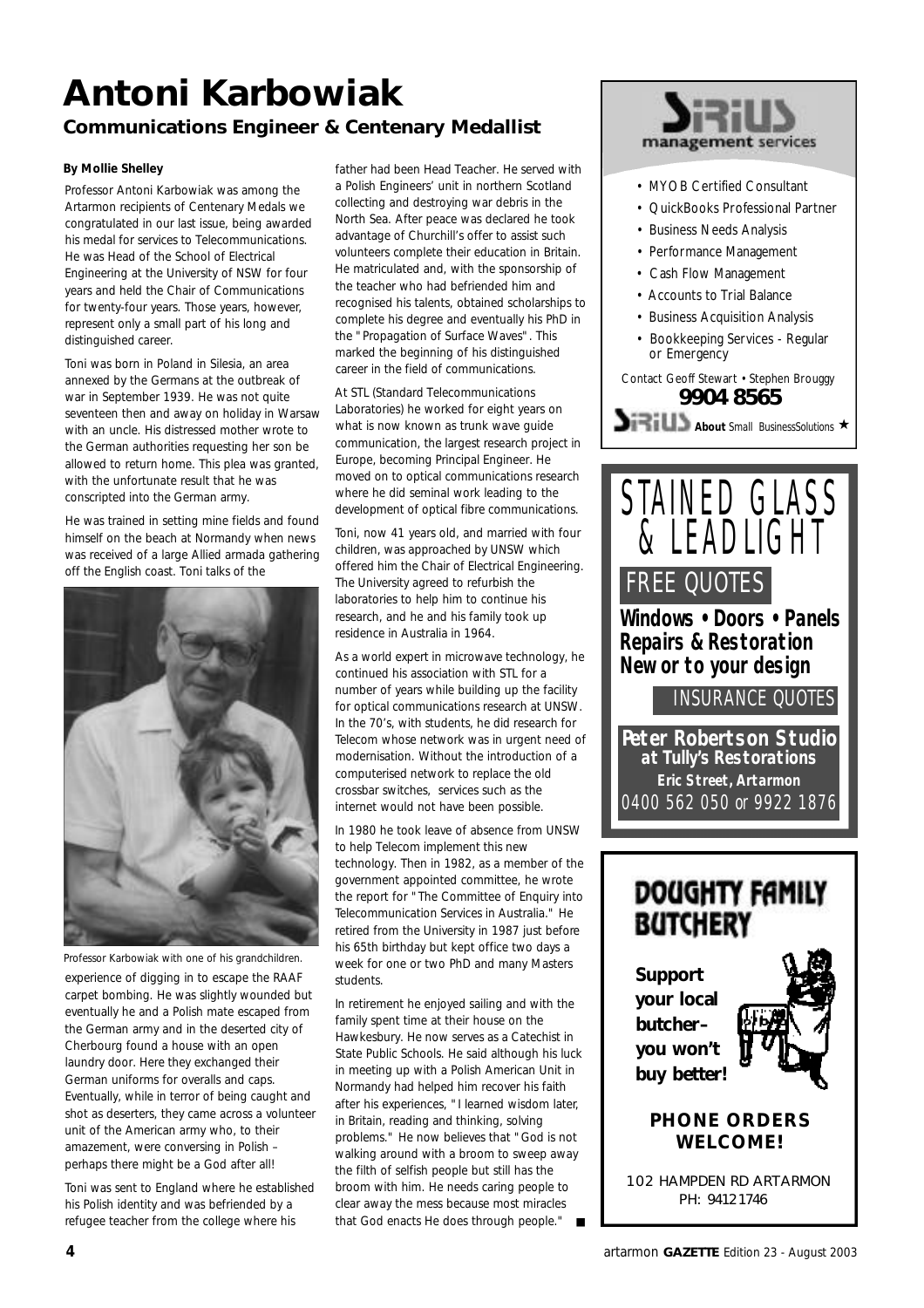## **Industrial Areas Study moves ahead**

The wheels of local government grind slowly; just as well the outcomes are generally fine! The Industrial Areas Study has been a slow grind so far. The study was proposed 12 months ago as a consequence of community objections to provisions of DCP29, a Development Control Plan for the Industrial Areas of the City. Council endorsed the study at its meeting of Dec 9, 2002 and the hope was that the study would be complete before the end of the life of the present Council, then expected to be Sept 2003. The study was to be part funded by Industrial Area owners, and the result of the call for funding was very satisfying and raised most of the money needed. APA chose to make a small contribution as an indication of our support for the process. In mid-June, Council further resolved to add some concerns from ratepayers in Barcoo St, East Chatswood to the terms of reference for the study and to make up a small shortfall in funding.

On July 31, the Steering Committee (SC) for the study met, and was disappointed to learn that Council has lost the services of the consultant chosen to carry out the study. The SC will review other nominated candidates as a matter of urgency and plans to recommend an alternate consultant to Council by mid-September.

The parties involved with Barcoo St were well represented at the meeting. It was agreed that their issues will be incorporated into the terms of reference of the Study. I hope that those issues, which include rezoning some properties from industrial to residential, are not allowed to crowd out the larger issues of the original brief. The SC endorsed the original brief as distributed and awaits the Barcoo St additions. The SC heard about a community bus service

### **Susan Lovejo 4A Cooney Road Artarmon 0413 289 752**

- **Massage & Muscle Therapy**
- **Psychic Tarot Readings**
- **Reiki & Energy Balancing**
- **Biokinesiology**
- **Coaching & Counselling**
- **Memory & Learning Enhancement**



By Barry Thompson **By Barry Thompson** that has been operating between the Lane Cove West Industrial Area and the Lane Cove shopping centre for some months and which was recently extended. That operation may serve as a model for a similar service within Willoughby, with some funding coming from beneficiaries in the Industrial Areas.

> The SC will meet monthly as the study proceeds and provide feedback to the consultant. I will continue to represent the Federation of Progress Associations as well as the APA. Please feel free to contact me if you have issues that you wish to place before the Study Group. I understand that the public may attend SC meetings, and those who contributed to the Study will receive updates. It remains my hope that this study can be completed and its contents accepted by the current Council (prior to elections now scheduled for March 2004).

I was interested to note a recent Sydney Morning Herald article relating to the marketing of the rezoned ABC site. It seems Council and the ABC's agents have a different interpretation of how the site can be developed. The ABC agents' interpretation allows any hi-tech organisation to develop the site even without the presence of such industry onsite. Not so, said Council officers, though the matter was not so minuted by Council at



its meeting on June 10. Councillors instead chose to accede to the ABC's wishes and withdrew the matter. Watch this space for further developments. It would be ironic if this matter of relevance to the ABC site were to be referred to the Study Group. After all, it was the inconsistency of treatment between the rezoned ABC site and the rest of the AIA that gave rise to some of the objections to DCP29 in the first place. ■

#### **APA Annual Report** *cont. from page 3*

As can be seen from this report, there are a diverse and extensive range of issues that impact upon us and in which it is in the Community's interest to play a role in the decision making process. Obviously, the more enthusiastic support we can generate from within our ranks, the more we can do to achieve acceptable outcomes for our mutual benefit.

Our AGM will be held on Tuesday, 26th August, and I extend an invitation to all to attend and if possible, offer yourselves for election to our Committee. All executive and Committee positions are open for election.

On behalf of the Committee, my thanks to members and readers for your support and we look forward to another productive year ahead.

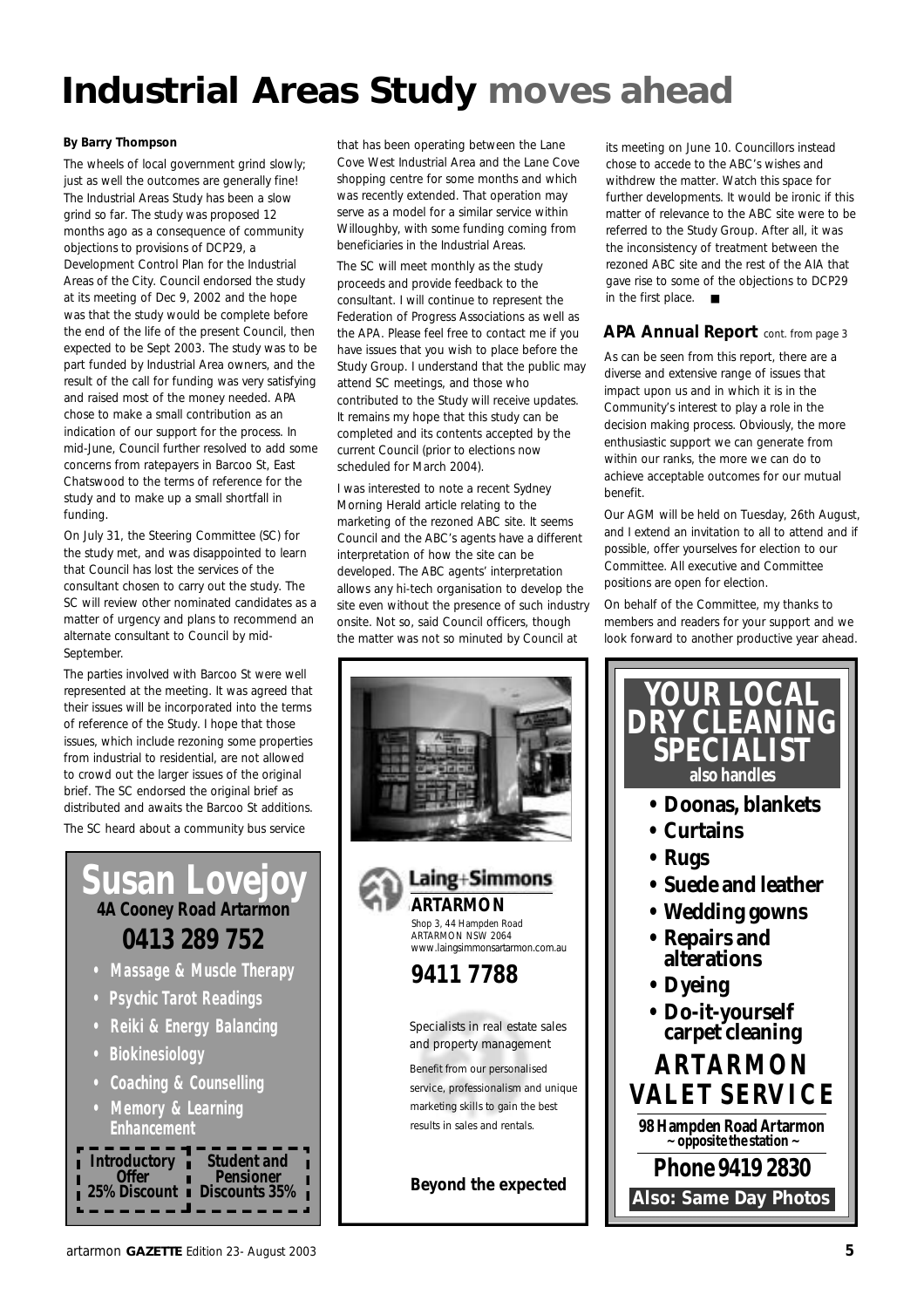## **Artarmon Public Schoolnews**

#### **Strong Partnership Brings Effective Leadership**

Jan Cohen is Deputy Principal of Artarmon School. Her responsibilities include working collaboratively with the school's Principal Michael Simmons, staff and parents; coordinating professional development; the general administration of the day to day running of the school and teaching classes and small groups.

She has been Deputy Principal at Artarmon School since 1995 and has a firm belief in the

#### **By Katrina Weir**

benefits of a strong Principal/Deputy Principal partnership.

"The Principal and Deputy Principal need to be a cohesive, collaborative unit in order to effectively lead and manage a dynamic school", Mrs Cohen explained.

Mrs Cohen maintains that the partnership she shares with Michael Simmons provides a common vision for the school, improved educational outcomes for the students and a culture of striving for best practice. Born in Inverell in country NSW, Mrs Cohen

*Deputy Principal Jan Cohen*

chose to train as a teacher because 'teachers can make a difference'. She also believes that teaching is extremely rewarding and provides opportunities for creative thinking. ■

#### **Silkies thanks Artarmon By Geof Cameron**



*Left to right: Melanie, Aida and Corina.*

Corina Miller has owned and managed Silkies for the last seven years. Early this year, Corina was travelling on a boat from Palm Beach to Wagstaff where she was spending the weekend with friends. Minutes from their destination, the boat struck a channel marker and Corina, at the front of the boat, took the main impact of the collision.

Once ashore, Corina's friends alerted local residents who came to their assistance and called a ambulance which rushed Corina to Gosford Hospital. After a week, Corina was transferred to St George hospital for a further five weeks of treatment, followed by another



six weeks of convalescence staying with her parents. Corina's list of injuries included a fractured pelvis, a crushed right hand, a broken left wrist, a broken bone in her foot and a lost tooth.

During the months of hospitalisation and ongoing treatment (she is still undergoing physiotherapy, with Artarmon's Ann Liebert, hydrotherapy and dentistry), Corina has been overwhelmed by the support she has

received from her clients, friends, family and the Artarmon community. Indeed, at one stage, hospital staff had to ask Corina's mother to remove some of the flowers and cards from Corina's room as they were impeding access to the patient.

Corina said that when she was initially looking to buy a business she was looking for an environment where a relationship could be developed with her clients. If she was ever in any doubt (which she wasn't) as to whether she had found that in Artarmon, she isn't now.

Corina said her greatest vote of thanks went to Melanie and Aida who filled the void left by her absence, thus keeping Silkies salon "afloat".

Corina would like her loyal clients to know that she is back at Silkies and is looking forward to thanking them all in person. Silkies is open all day Monday, Friday and Saturday and stays open late on Tuesdays and Thursdays. ■



### **Artarmon's only fully accredited General Practice**



- **women's health**
- **men's health**
- **heart checks**
- **immunisation**
- **allergy treatment • pediatrics**
- **2003 FLU VACCINE now available and Free Meningococcal Vaccine for 1-5 year olds.**

**To feel your best, talk to one of the friendly GPs for the right advice.** *Phone 9411 5858*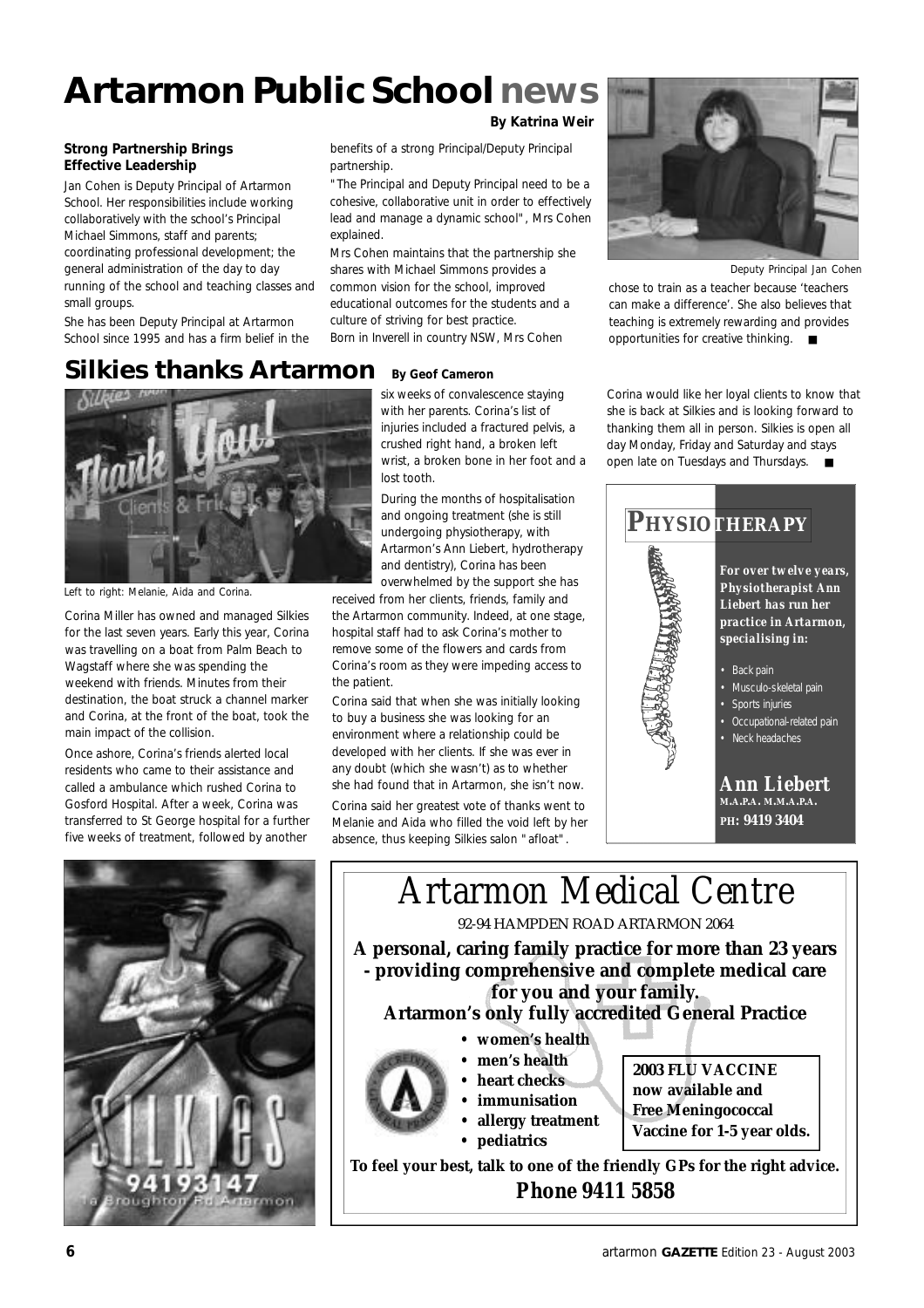#### **Artarmon School Girls 'state' their sport**

Jana Parker and Shori Hijikata are both students at Artarmon School. They both represent NSW in their chosen sport and both aim to represent Australia in the years to come.

Jana started playing soccer when she was three years of age and now, aged 12, plays for NSW. She originally became interested through her brother's soccer training and now trains herself between two and five times a week. Jana's team travels all around Australia to compete and that, she claims, is the highlight of her sporting career so far.





One day, she hopes to play for the Matildas, Australia's women's soccer team.

In contrast, Shori was interested in swimming from the time she was five months old. She started swimming lessons at an early age and qualified for the under nine event in the state



championships when she was seven.

Now age 9, Shori trains four times each week for two hours at a time. Earlier this year she competed in the national swimming titles in Adelaide where she was awarded 1st in the 4x50m free relay and medley relay, 2nd in the 200m individual medley and 2nd in the 50m breaststroke. Her ambition is to represent Australia in swimming in an Olympic Games. ■

#### **Awards Get Children in Tune**

Artarmon School has a strong commitment to music, and a large number of children from years 2 – 6 participate in one of the many music groups available. Amid much celebration, the Year 2 choir and primary jazz band have recently been rewarded for their hard work and dedication.

Under the guidance of Mr Shaw, choir and strings director, and Mrs Cohen, the Year 2 choir won second place for their performances

*Artarmon Primary Jazz Band*

of 'Reflection', a two-part harmony, and 'Hey, Ho, Anybody Home', a two part round, at the Warringah Eisteddfod held in May. A mix of seven private and public schools competed in the competition held at Allambie Heights Community Centre.

The 70-children strong choir has also performed at the school's Grandparents Day, and the primary assembly, and will perform at K-2 assemblies and kindergarten orientation days later in the year.

The 20-piece primary jazz band, comprising saxophones, trumpets, trombones, drums and keyboard won a gold award for their performance of big band music at the Yamaha Festival held at the Willoughby Civic Centre last month.

Both band director, Matthew Walmsley, and the band members were thrilled with the result and hope to participate in other music festivals throughout the year. ■

## Do you want to know more about **Osteoporosis and your medicines?**

#### One-minute osteoporosis risk test

| 1. Have either of your parents broken a hip after                                                                                                                                                                                               |        |
|-------------------------------------------------------------------------------------------------------------------------------------------------------------------------------------------------------------------------------------------------|--------|
| a minor bump or fall?                                                                                                                                                                                                                           | Yes/No |
| 2. Have you broken a bone after a minor bump or fall?                                                                                                                                                                                           | Yes/No |
| 3. For women: Did you undergo menopause before                                                                                                                                                                                                  |        |
| the age of 45?                                                                                                                                                                                                                                  | Yes/No |
| 4. For women: Have your periods stopped for 12 months                                                                                                                                                                                           |        |
| or more (other than because of pregnancy)?                                                                                                                                                                                                      | Yes/No |
| 5. For men: Have you ever suffered from impotence,<br>lack of libido or other symptoms related to low                                                                                                                                           |        |
| testosterone levels?                                                                                                                                                                                                                            | Yes/No |
| 6. Have you taken corticosteroid tablets                                                                                                                                                                                                        |        |
| (cortisone, prednisone, etc) for more than 3 months?                                                                                                                                                                                            | Yes/No |
| 7. Have you lost more than 3cm (1 inch) in height?                                                                                                                                                                                              | Yes/No |
| 8. Do you regularly drink heavily                                                                                                                                                                                                               |        |
| (in excess of safe drinking limits)?                                                                                                                                                                                                            | Yes/No |
| 9. Do you smoke more than 20 cigarettes a day?                                                                                                                                                                                                  | Yes/No |
| 10. Do you suffer frequently from diarrhoea (caused by                                                                                                                                                                                          |        |
| problems such as coeliac disease or Crohn's disease)?                                                                                                                                                                                           | Yes/No |
| If you answered yes to any of these questions, you may be at risk<br>of getting asteoporosis and it is recommended that you consult<br>your doctor. Take this checklist with you and your doctor will<br>advise if further tests are necessary. |        |
| (One-minute osteoporosis test from Osteoporosis Australia,                                                                                                                                                                                      |        |

www.pstropprosis.org.au 1800 242 1413

When you come into Nick Logan Pharmacist Advice to purchase your prescription medicines, our pharmacists will offer to sit with you to help you understand your medication so it works safely and properly for you and your family. We'll explain how it works, its interaction with food and other medicines and its possible side effects. We'll ask if you remember your doctor's instructions about your medicine and we assure your privacy at all times.

There are many things to know about Osteoporosis and medicines. Nick Logan Pharmacist Advice is dedicated to help you understand all your medicines to ensure they work effectively for you. Come and see Nick, Kara or Matt for verbal and written advice. You'll love our service and we're OPEN 7 DAYS.



Phone 9419 6880 or 9419 6868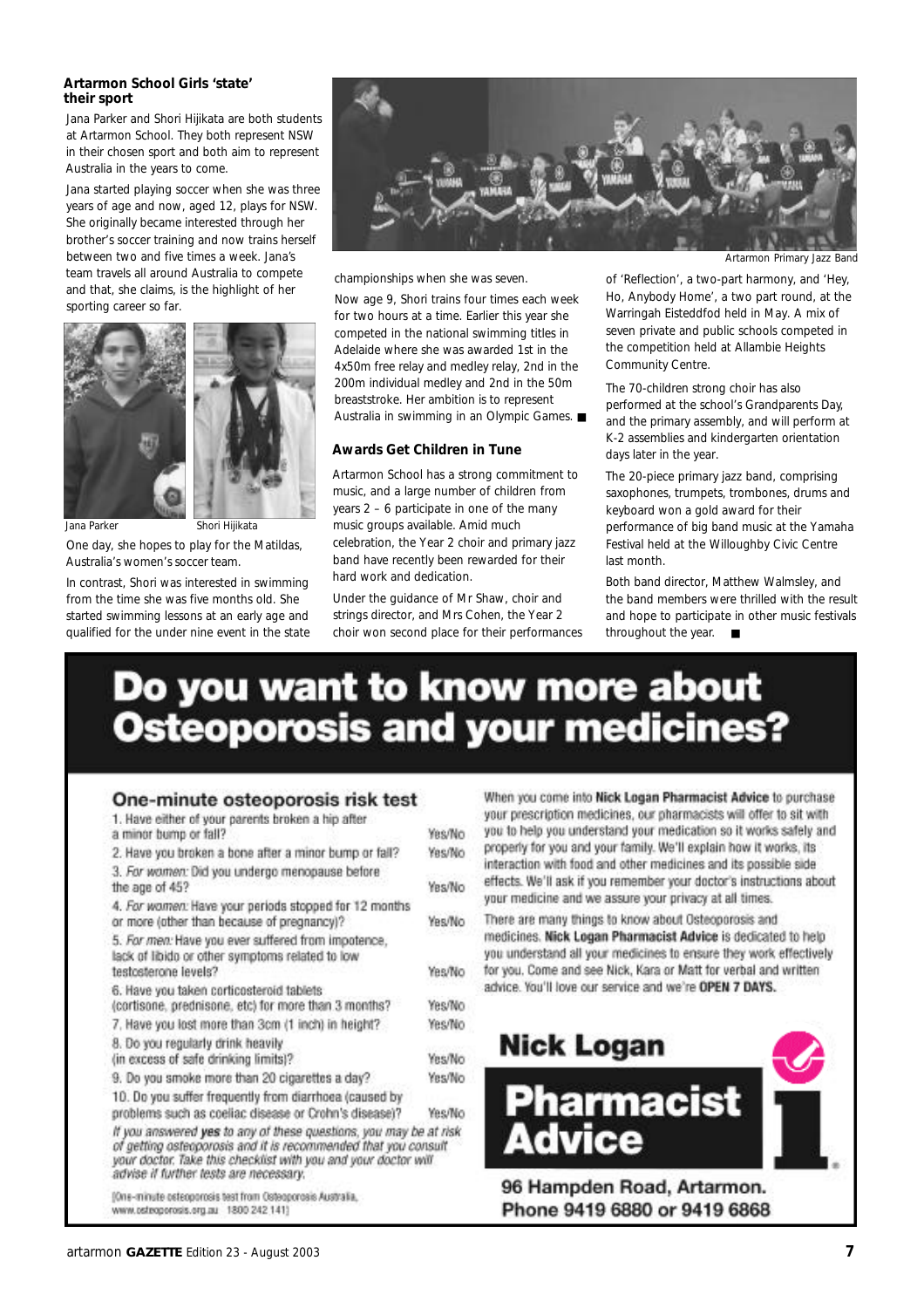## **Councillors' feedback...feedback...feedback**



#### **What's on in Willoughby in August?**

Whilst it's often tempting to zoom in on the current issue or local controversy, I thought Gazette readers might be interested to read about some of

Council's programs which have a lower profile. What follows is a round-up of events for August however these are the kind of things your Council is involved in sponsoring all year round!

2nd August was Arbor Day and Willoughby residents were invited to celebrate by coming to collect a free native plant at our newly established Environment Centre in Warner's Park Northbridge (the former Women's Bowling Club). For more information about the Centre call Donna Fitton on 9777 7732.

On the 5th August, people who find themselves caring for grandchildren attended a morning tea at the Dougherty Centre in Chatswood. This group meets regularly (on the 4th Tuesday of the month) - call Liz Kiel on 9777 7975.

Guided Bush Walks are scheduled for 21st (Flat Rock Gully) and 24th August (Blue Gum Reserve). Special outings include the Preschoolers Bush Scramble on the 27th, and an early morning birdwatch on 17th. Bookings are essential - Diane Eva 9777 7755.

On the 19th August, Sir Nicholas Shehadie will be providing an Author's Talk at our central library. His book *A Life Worth Living* recalls his many roles - as captain of the Australian Rugby Team, as Lord Mayor of Sydney and as Chairman of SBS and the Sydney Cricket Ground Trust. Book early on 9777 7900!

On the fourth Thursday of the month (28th) Wheelies (people using scooters and wheelchairs) meet at the Doherty Centre over morning tea. As a city that takes pride in its accessibility, this is an important group whose needs are at the forefront. Prospective members call Liz Kiel - 9777 7975.

From the 14th - 17th August our Bushland Team will be participating in the Gardening Australia Live Exhibition at Olympic Park, raising awareness about bushland issues. They will be very pleased to see you if you drop by at their stall!

MOSAIC is our Multicultural Centre at Brown St Chatswood. The cultural diversity of Willoughby is represented by the groups regularly using this centre. These include the social groups SALAM (Farsi speakers), SANGAM -a group of people from the Indian subcontinent- and a regular gathering of Korean speakers. Maria Lopez on 9777 7952 can tell you more about the Centre's users and its services.

This year's WSF was launched on 7th August.

Bigger and brighter every year, the Festival highlights the diversity of this fabulous city! Keep an eye on your letterbox for the full program – or you can collect one at any one of our Libraries, Community Centres or at the Council offices. For further information call 9777 1000 or visit www.willoughby.nsw.gov.au. ■



#### **Artarmon Station Heritage**

Two of my election promises were to move to establish the heritage value of Artarmon Station and fight any proposed development of the site.

An initial report (which I would be pleased to show ratepayers) on the Station's heritage value is shortly to come before Council before the final report is prepared.

I understand the PRL does not impact on the built fabric of Artarmon Station and that the SRA Heritage Committee has recognised the importance of its heritage fabric.

#### **Civic Place**

When the redevelopment of Civic Place was proposed I supported the vision, but since Council Officers put forward the proposal for its financing, I have voted in the negative. A recent public opinion survey of Council's performance revealed that the project had an extremely low recognition within the survey group. An extensive public briefing program has been advertised. I have asked for the attendance figures at each of these sessions but at the ones I have been to, Council officers and Councillors are the majority in attendance.

The first estimate of the project cost is \$130 million (before any tender process). Already the project has cleaned out the S94 open space

#### artarmon FRAMING and dale thomas gallery

Custom Framing Mounting & Laminating Art & Framing Consulting Corporate Displays & Fairs Mirrors • Hire Frames Art Restoration

Regular Exhibitions

Call 9439 9992 to join our mailing list.

Open: 8.30 - 5 M to F • 9 - 2 Sat. **Lynn Greaves•Bob Greaves•Ross Taylor** 41 Whiting St, Artarmon. Ph: 9439 9992•Fax: 9436 0264

account, and the GM has advised the cost of the project to date has been \$22m (this does include the acquiring of assets). The financial plan looks at selling a lot of Council's CBD assets. While the Mayor has promised that no rate increase will fund the Civic Place project, the GM has stated that ratepayers will have to pay if public fund raising and Government grants do not eventuate. The sum of \$130m will place all the eggs in the Willoughby basket on one site, squarely in the middle of the CBD.

Finally, this year's WCC budget was the tightest for some time, and it appears that the Civic Place project is already having an impact. Is this what ratepayers want? Are there other priorities? I think so. I urge all ratepayers to consider this matter as you will need to inform yourselves for the March 2004 poll on this issue. I ask for feedback from you on this issue, if I am to be persuaded that the financial issue is not such a concern.

#### **Correspondence to Council**

Council has spent over \$1m to improve the tracking and replying of correspondence from ratepayers. Two workshops have been held during this Council, and my understanding was that WCC was setting a benchmark.

It was therefore a shock to learn in late July



**9411 4588 ALSO AT ST IVES & LINDFIELD**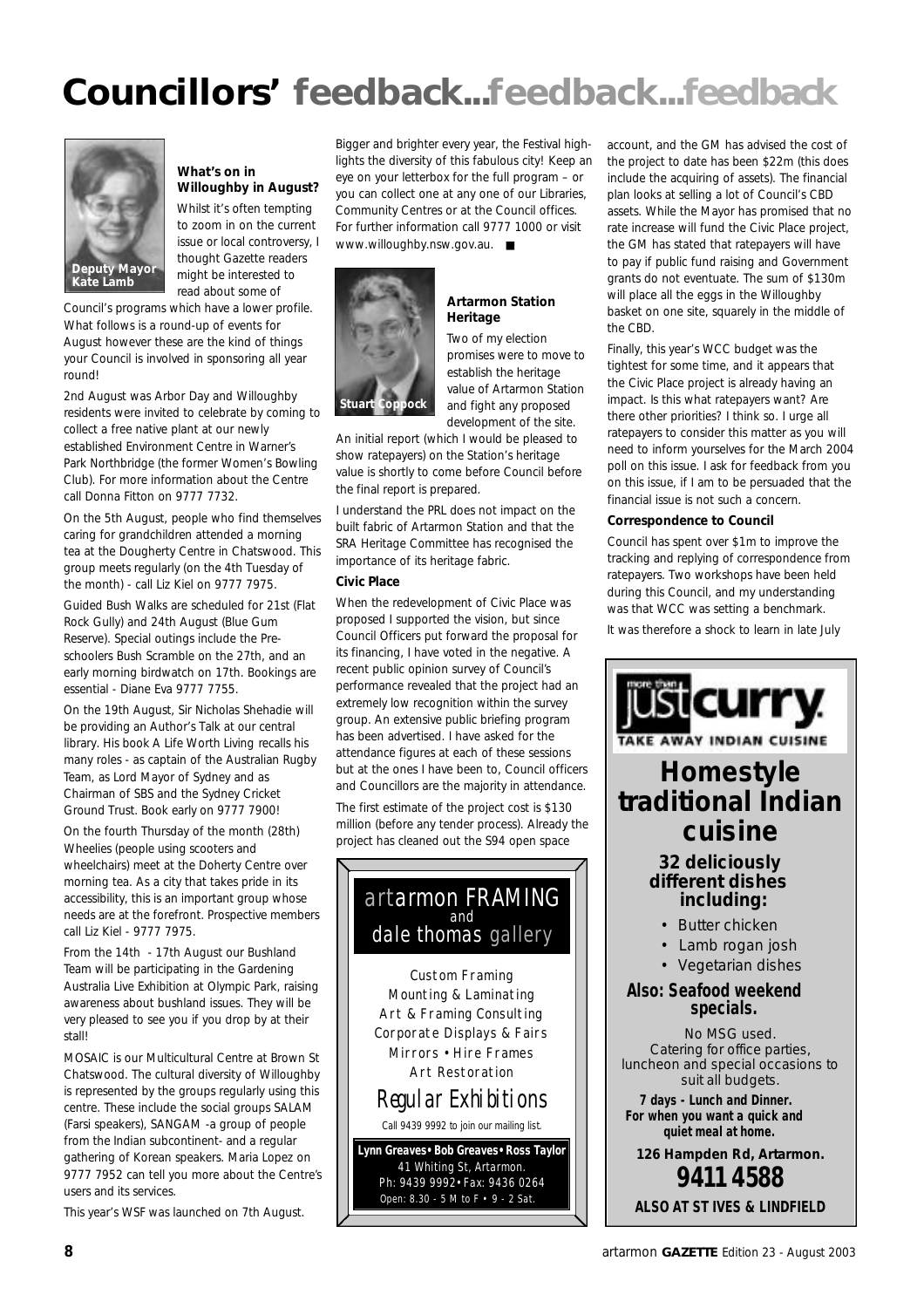## **Councillors' feedback...feedback...feedback**

that no correspondence sent to the Mayor is entered into the Council correspondence system. A ratepayer contacted Councillors complaining that three letters to the Mayor remained unanswered.

Why the Mayor's letters are the exception to the general Council directive is an interesting question and can only have originated in a personal Mayoral directive, which technically cannot override Council's directive. Letters to Councillors are entered into the system.

If you want a reply from Council, write to the GM and copy the Mayor. ■



#### **Folks, it's Review Time**

The State Government wants to fast track the DA process and sort out interminable delays for the home owner hoping to put in a backyard pool

for the kids in time for summer.

Willoughby is not on the list of Councils where the complaints level is sky-high. That doesn't mean to say WCC is happy though, as the DA process is still WCC's most complained about area. For many it's the first

and only time they come into conflict with local regulations or worse, become the meat in the sandwich between two conflicting regulations. The most glaring example of this is the inherent conflict between Council's tree preservation and protection of natural heritage policies and the new Rural Fire Service regulations which envisage asset protection zones or no tree canopy for a minimum of 20 metres in every direction!

WCC already has a list of developments which do not need an application to Council. Council also allows private certifiers to sign off the various stages of construction although a number of serious mistakes have been made in this area. Councillor Hickie has suggested we look at the City of Ottowa's approvals process which provides each applicant with a check list of the development controls. If your development complies with every control, the approval is granted within 24 hours. This has great appeal.

Under the new Infrastructure Planning and Natural Resources Minister, Craig Knowles, the Department is reviewing 'Plan First', a comprehensive state-wide planning document designed to underpin all regional and local environmental plans, which never made it off the starting blocks. Once we have a coherent state-wide plan in place, WCC might then

envisage a review of its own – one which concerns our 'Big Issues' document - our Local Environment Plan (LEP).

WLEP 1995 was fifteen years in the making and a huge leap forward in planning terms. But in the absence of any overarching statewide plan it had to be all things to all people. Consequently, it is a complicated document which needs continual updating as our city becomes more crowded and communal views change. Already there have been fundamental shifts in the community's attitude to a number of environmental issues. With a state-wide planning document in place, Council could refocus on the big issues and use the changes at State level to advantage.

Planning by numbers (2a, 2a2, 2b, 2c etc) could become obsolete. We could instead plan by locality using our embryo guidelines for desired future characteristics in every suburb as the planning tool. This would be meshed in with regional policies dealing with issues such as housing for the aged or coastline development and with policies at the metropolis level such as transport and waste.

This revised Plan would provide the pathway while a new slimline LEP could deliver both greater clarity and flexibility at the grassroots level.

9979 9477 or lesley.stevens@prismpix.com



### $c$ ivic LAC



The Civic Place site in Victoria Avenue, Chatswood is Willoughby City's most valuable community asset. The aim of the Civic Place Project is to deliver the best possible social, environmental and financial outcomes for the community through the redevelopment of the site for open space and public facilities.

Do you think the Civic Place Masterplan provides the City's much needed 'heart and soul'?

#### **THE CIVIC PLACE MASTERPLAN EXHIBITION**

Civic Centre foyer: 409 Victoria Avenue Chatswood • 10am - 4pm Mondays to Fridays and 10am - 2pm on Saturdays www.civicplace.com.au or contact the Project Manager, Willoughby City Council 9777 1015

open space • new library • concert hall • theatre • exhibition & rehearsal spaces • cafes • parking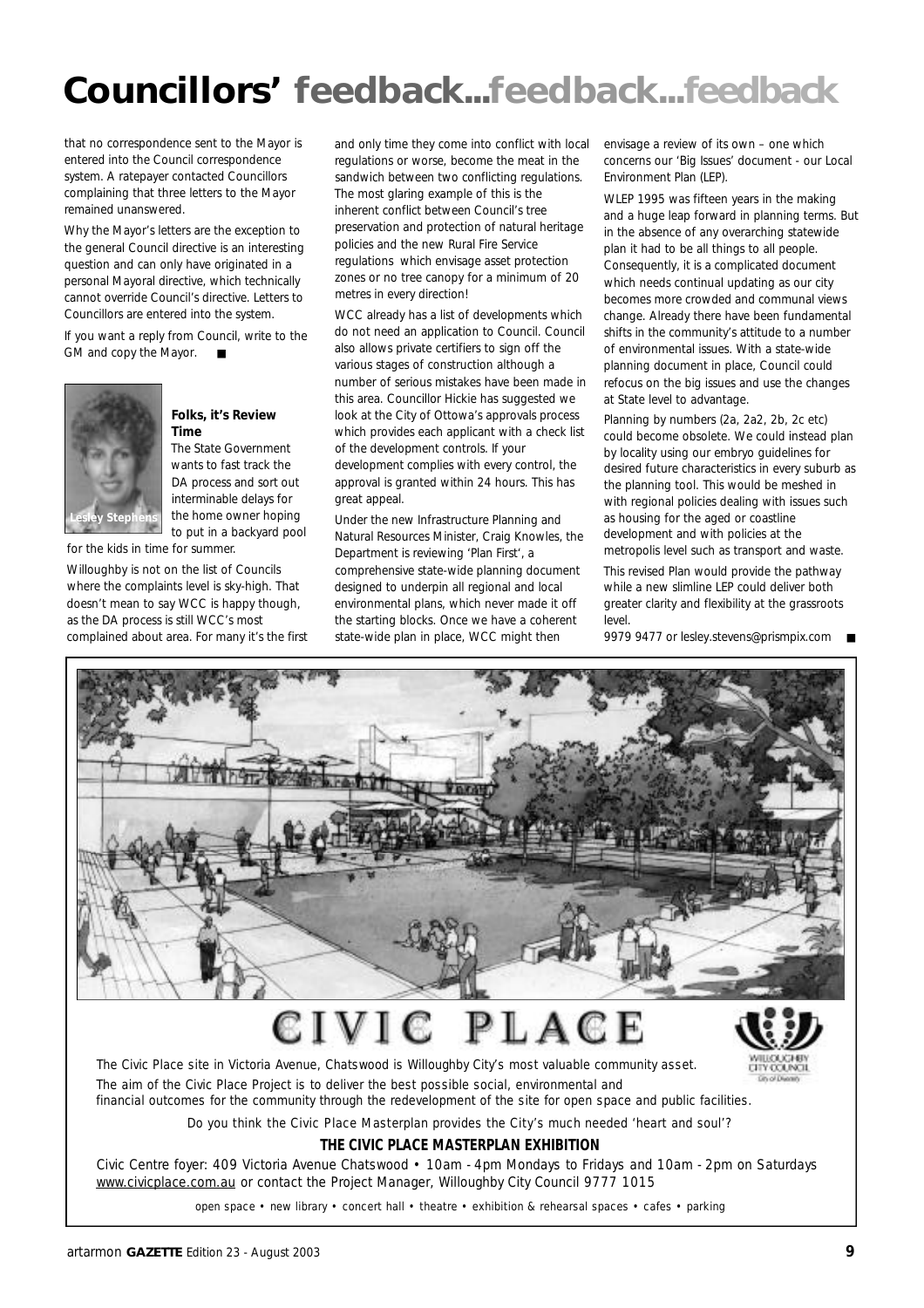## **Native plants for Artarmon clay soils**



#### **By Mollie Shelley**

Many of the native plants we would like to have in our gardens grow naturally on sandstone soils. Our clay Artarmon soils do not have the free draining qualities they need. If you want to grow sandstone flora you may be successful if they are planted in raised, freedraining beds. There are several gardeners in the district who are successfully growing Waratahs, particularly the hybrid 'Shady Lady'. It is well to remember that Waratahs need free drainage but would not survive a summer like last without some watering. Cut the flowers to encourage strong dense growth

There is however a range of plants that either thrive in, or tolerate, heavy soils. It is obvious from a walk around the local streets that Callistemons and Grevilleas do well here, particularly G. 'Robyn Gordon', 'Ned Kelly', 'Moonlight', 'Honey Gem' and 'Bronze Rambler'. Banksias that tolerate clay soils are the fine-leaved B. ericifolia, B. integrifolia, marginata, integrifolia, serrata, spinulosa and its dwarf form. Lower growing shrubs include: Eriostemon myoporoides and its cultivar 'Star Dust' with their pink and white star-shaped flowers opening in July. Thryptomene saxicola with its pink diosma-like flowers and fine

| Artarmon Progress Association   |
|---------------------------------|
| <b>Membership Form</b>          |
| \$10 per person to 30 June 2004 |

| Email <b>Email</b>                           |
|----------------------------------------------|
| Post cheques to PO Box 540,<br>Artarmon 1570 |

foliage flowers in late autumn through winter.

Low growing plants providing many months of colour are the ever popular blue daisy, Brachyscome multifida and several Scaevola cultivars, 'Blue Wonder' and 'Mauve Clusters'. I first saw these growing in window boxes and planters in Europe, particularly in Finland! They made a grand display. Plants for shade or part shade include the Lilly Pilly family.

There are many cultivars including dwarf varieties, 'Little Gem' and 'Royal Flame'. I'm growing one in a pot to serve as my Christmas tree. Clip the foliage to get the shape and density you want. A walk along the bicycle path with its delicious mint scent will convince you that Prostanthera, or purple Mint Bush, grows well here. P.baxteri, incana, melissifolia, phylicifolia and rotundifolia are possible. In the past Prostanthera have been unreliable but more often they are being grafted onto Westringia stock which is increasing their life span.

Smaller flowering shrubs for shade include Bauera rubioides and alba, and the Boronia family deanei, microphylla, mollis, muelleri and megastigma. The Boronias are for the native enthusiast as most are short-lived. Crowea exalata and its cultivars with their fine foliage and deep pink star flowers do well here. Correa 'Dusky Bells' is an attractive plant. It grows to about 60cm with a spread of a metre and flowers throughout winter.

Plants for damp shade include the ferns, particularly the long-suffering Birds' Nest fern, Asplenium nidus, Doodia aspera, and the Hen and Chicken Fern, Asplenium bulbifera. Of the commonly grown tree ferns the Cyathea

#### **BB APPLIANCE REPAIR S AND ELECTRICALS**

For all Repairs to:

- Washing Machines
- Dryers
- Dishwashers
- Electric Stoves

Electrical Work by Licenced Electrician

Artarmon references available

*All work guaranteed No job too small Available 6 days Monday to Saturday Prompt Service*

**Phone: Brian on 9427 8308** or Mobile 0412 414 881

species withstand more sun than the Dicksonias. On the other hand you can cut off Dicksonias, cut back the fronds and replant the top piece, thus achieving a new plant of a suitable height. Don't forget to water the planted piece while it is growing new roots. The Stream Lily, Helmholtzia glaberrima, has flax-like leaves to 1.5 metres with a tall one to two metre tall flower spike with a plume-like head of small pale pink flowers. It needs to be grown in damp shade.

Finally, remember to tip prune your native shrubs as they grow to encourage denser growth and then give them a good prune after flowering. ■

PERMACULTURE NORTH meets 3rd Monday evening each month in Lindfield. Info: Wendy Bishop, 9420 4884.

#### *The* **HMELNITSKY** SCHOOL *of* PIANO

**Principal: Gabriella Pusner D.S.C.M.**

178 Pacific Highway, Greenwich

 $\circledast$ 

*Piano Tuition for all ages Musicianship/Theory/Aural Accompaniment for all levels of exams, rehearsals and performances.*

Ph: 9436 0553 Mobile: 0409 442 239

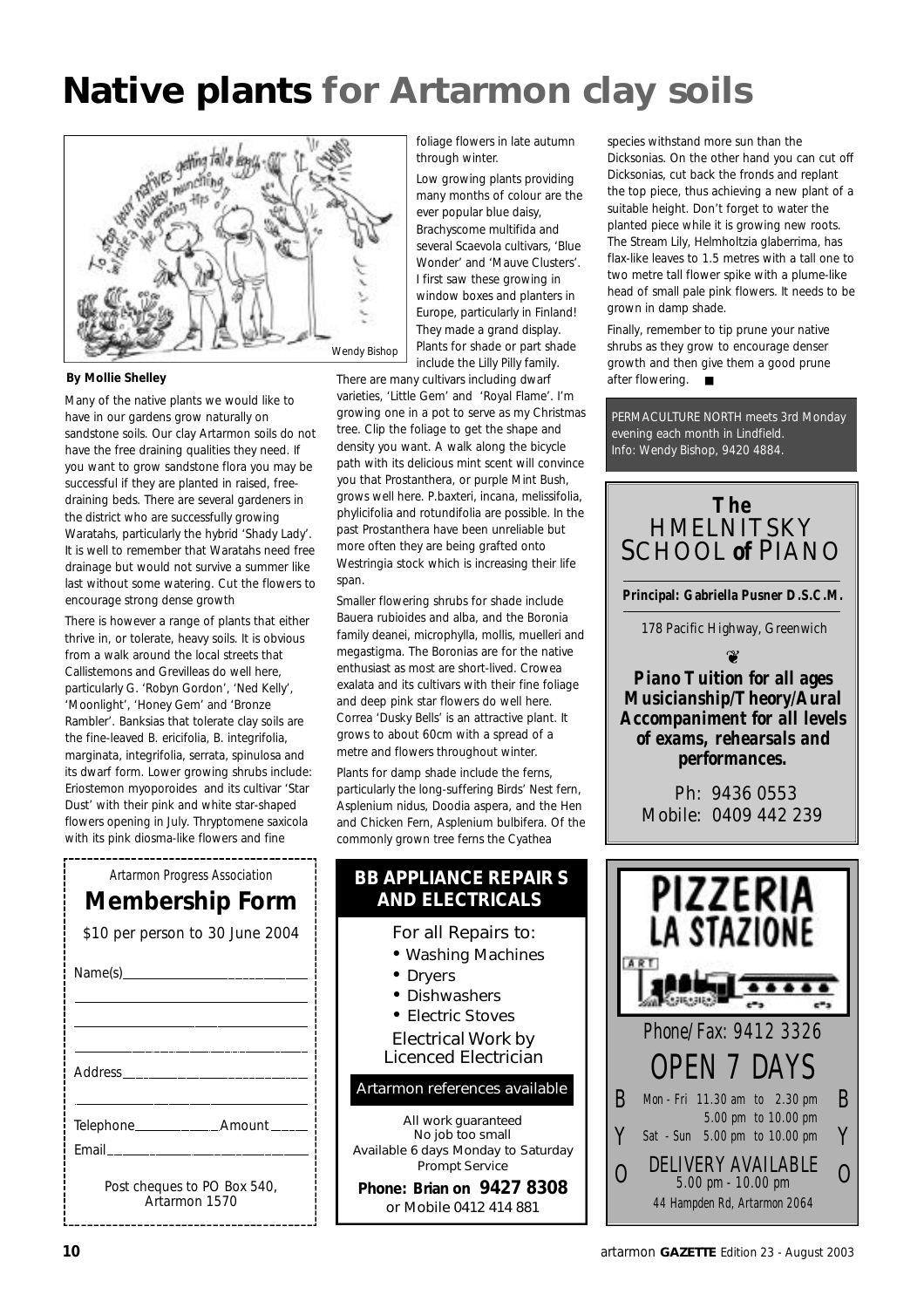### **Artarmon loses two lovely sisters**

#### **By Gerald Beckett, Minister at St Basil's Church** their parents, Arthur and Lillian Smithers,

Joyce Butler, a long time resident of Artarmon, passed away in RNSH on 26 May. Her sister, Ida Bruchhauser, also a patient in the hospital at the same time, passed away two weeks later on 6 June.

Joy and Ida lived with Joy's husband of 58 years, Arthur ("Hoddie"), in the family home in Cameron Ave which has belonged to the Butler family since 1919. Our hearts go out to Hoddie as he copes with this double loss, but his faith and the loving and generous support of family, neighbours and friends are enabling him to face the sadness and look to the future.

Family and friends, as a consequence, found themselves at two funerals in quick succession. The sisters' cousin, the Rev'd Barry Bevis of St Peter's Hornsby, spoke of the sisters' often uniquely expressed faith and their generous and warm personalities. To visit them was a delightful experience, always entertaining and sometimes hilariously funny. They were bright and cheery ladies, always interested and concerned for others and generous in their attitudes. The numbers of people, young and old, at their funerals, and the wonderful support Hoddie has received is testimony to this.

Ida (born in 1916), Joy (1921) and their brother, Russell (1925) grew up in Bega where owned the newsagency. Ida met and married Neville Bruchhauser in Bega, and the newlyweds lived in Brisbane before moving in the early 1940's to Pacific Highway, Artarmon.

Around the same time, the Smithers bought the newsagency in Artarmon and came to live in Broughton Rd opposite St Basil's. Ida and Joy attended St Basil's regularly, and Joy met Hoddie through the choir. They were married at St Basil's in 1945 and moved into the family home in Cameron Ave. So began a life-long association with St Basil's and the local community.

In the mid 1950s, Ida and Neville moved to the Peninsula where Ida became involved with the community and pursued her interest in, and talent for, painting wildflowers. Ida was awarded the British Empire Medal for services to art and the community, especially for her support of the Bush Brothers, an interest she shared with Joy. In 1989, after Neville's death, Ida came to live with Joy and Hoddie in Cameron Ave.

Joy's doctor summed up much of what both ladies meant to those who knew them - "What a great pleasure it was to look after your wife. She was an extraordinarily vivacious and happy person who did liven up the clinic in a dramatic fashion. ■

## *T a l k i n g 2 0 6 4*

**Barbara Bryan** (whose Artarmon Residents Photography and Oral History project was exhibited at Willoughby Council last year) will be showing "Alpine Images" along with Jan Glover of Gordon at the Dale Thomas Gallery, 41 Whiting St from 30th Oct until 15th Nov. The exhibition focuses on the Alpine regions both pre and post-the recent devastating bushfires. The exhibition will also continue at the Willoughby Council Foyer Space from 1-6 December. The photographers will also be raising funds towards restoration of historic alpine huts damaged in the bushfires. Visit www.kosciuskohuts.org.au to see some post fire photos. Contact Barbara Bryan on 9411 3114 or rbryan@bigpond.net.au for enquiries about the photography.

**Artarmon Newsagency** recently sold a Lotto First Division prize worth \$187,000. Owner, Guven Fiasson, said that the winners were regular customers and that the prize couldn't have gone to nicer people.

**Contributions to 'Talking 2064'** are welcome - editor@artarmonprogress.org.au ■

**Neighbourhood Watch** Γ₩ **Mon Aug 18,1.30pm.** Meeting Artarmon Library with speaker on 'Developments in Residential Security'. **Sunday Oct 26,4.30pm.** Celebrate the start of daylight saving with a sausage sizzle in the Gully at Onyx Rd/shared path.

## **St Basil's Anglican Church A r t a r m o n**

**6 B R O U G H T O N R O A D, A RTA R M O N • R E C T O R Y 9 4 1 2 1 3 1 5 • O F F I C E P H / FA X 9 4 1 3 9 7 1 3**

#### **Questions I would like to ask God: what is Alpha?**

You may have seen signs on churches with a little man balancing a question mark and inviting people to *Alpha Courses*. Or you may have read some of the pamphlets St Basil's has been distributing titled *Questions I'd like to ask God*. Either way we would like to invite you to *our next Alpha Course*.

*Alpha* is for:

**A**nyone interested in Christianity

- **L**earning and laughter.
- **P**eople meeting together.
- **H**elping one another. **A**sk anything.

**St Basil's is starting its next Alpha Course on Sunday 28 September at 5pm. We'd love to see you there with your questions.**

#### **Market Day Activity 20 September 2003**

On Saturday 20 September we will be holding our annual Market Day in the Church Hall and environs. Activities will include White Elephant (preloved items), cakes and jams, home-made gifts and clothing, books, 'pick-a-packet' stall, BBQ and Korean food, and plants.

Items for the White Elephant, books and 'pick-a-packet' prizes would be appreciated. Please deliver them to the Church any time between now and 20 September. If you require assistance in arranging delivery to the Church please contact Tracey Cameron on 9411 6080. If you wish to provide items for the plant stall, cakes and jams and other gifts, please deliver them to the Church on Friday 19 September.

#### **Welcome Wednesday**

*Are you new to this area? Lonely and need friendship?*

- *Well Let's do coffee* at Welcome Wednesday. We are a small group of people (women and men) who are happy to share 2 hours.
- *When* The 2nd Wednesday of the month.
- *Where* St Basil's Anglican Hall, Broughton Road, Artarmon.
- *What's it all about* Friendship sharing experiences of travel - fun times short stories - enjoying morning tea and sometimes brunch.

**Baptisms, Marriages and Funerals by arrangement with the Rector.**

If we can be of any other help or if you have an enquiry about the Christian faith or Church activities, please phone on 9412 1315.

**Regular Sunday Services. Parish Eucharist/Holy Communion: 9.00am. An inclusive Christian church where all people are always welcome.**